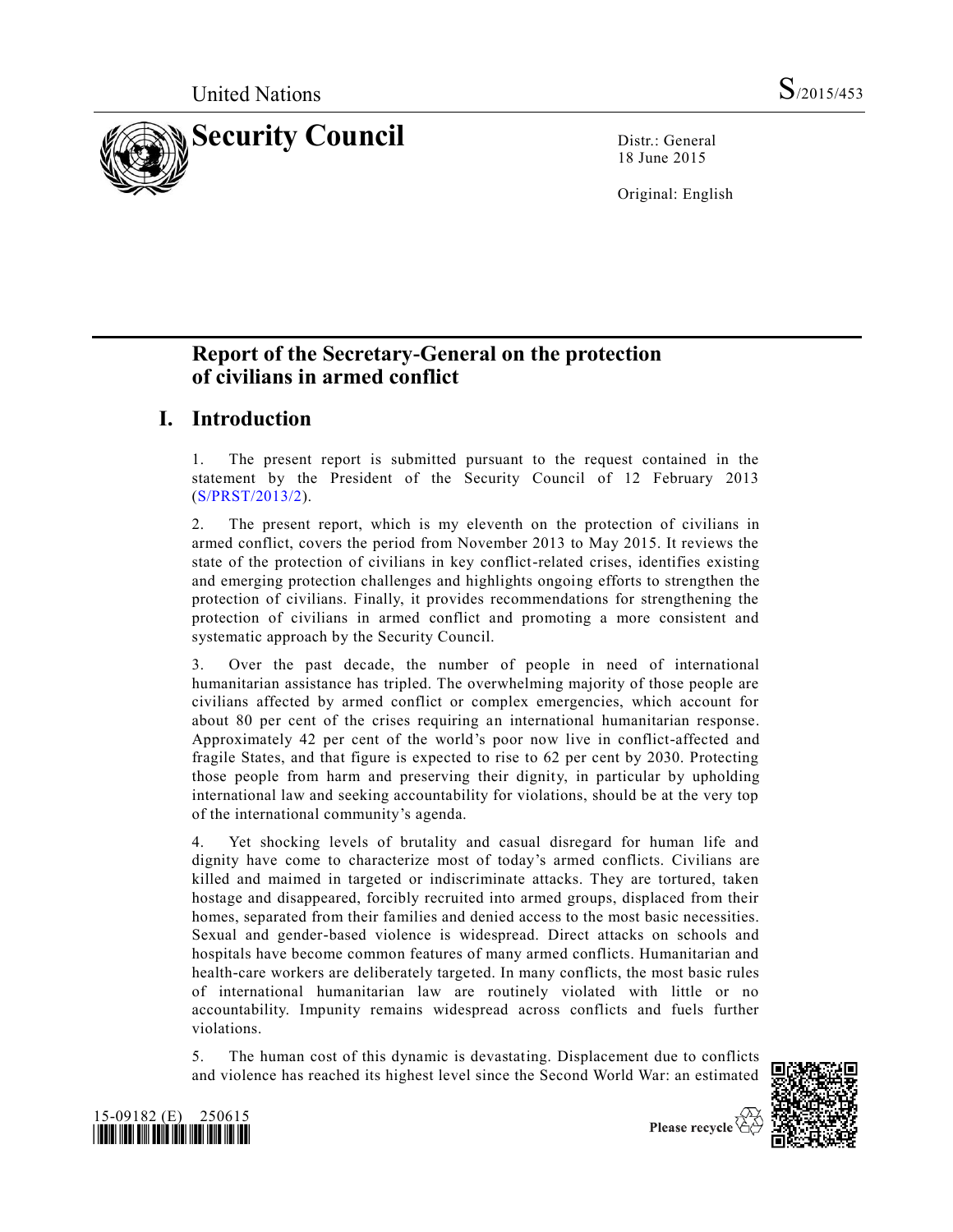38 million people have been displaced within their own country and a further 13 million are refugees abroad. In 2014 alone, about 11 million people had to flee their homes and seek safety within their own country to escape attacks or for fear of being attacked. This is the equivalent of 30,000 people uprooted from their homes every day, with little hope of return. The average length of conflict-induced internal displacement is about 17 years. For many, displacement marks the beginning of a lifelong struggle for security and stability.

6. Upholding humanity is at the core of humanitarian action and of the Charter of the United Nations. Civilians caught in armed conflict are among the world's most vulnerable. They have a right to be protected. Yet the commitment and the ability of the international community to protect civilians in conflict and preserve their dignity are being challenged at every turn. Over the past 16 years, the Security Council has established a robust normative framework on the protection of civilians, embodied in various resolutions and presidential statements and founded on the principles of international humanitarian, human rights and refugee law. The Council has also significantly strengthened the protection and human rights mandates of many United Nations peace operations. This has been bolstered by the regular updating of the aide-memoire for the consideration of issues pertaining to the protection of civilians and the establishment of the Council's informal expert group on the protection of civilians. The establishment by the Council of thematic mandates on children and armed conflict and conflict-related sexual violence has been crucial in garnering political momentum and promoting responsive action on those issues. However, despite those improvements in the normative sphere, the task of protecting civilians on the ground has been more pronounced in its failures than its successes.

7. The five core challenges to the protection of civilians, outlined in my previous reports, continue to be highly relevant. First, we must strengthen compliance with international law by parties to conflict, in particular in the conduct of hostilities. A united Security Council has a critical role to play in this area. The lack of enforcement and continued violations have eroded international humanitarian and human rights law. Second, we must ensure more systematic engagement with non-State armed groups to press for their compliance with the law and their assurance of the protection of civilians and humanitarian access to people in need. Third, building on the progress to date, we must further strengthen the role of peacekeeping operations in the protection of civilians. Peacekeepers must be given the resources and capabilities necessary to fulfil these mandates while actively engaging national authorities in fulfilling their primary responsibility to protect civilians. Fourth, we need more concerted action from all relevant actors, including those with leverage over parties to conflict, to ensure rapid and unimpeded humanitarian access to people in need of protection and assistance. Where parties to conflict withhold consent to relief operations on arbitrary grounds, there must be consequences. Fifth, there remains an overwhelming need to ensure that those who violate the law are held accountable for their actions. Anything less promotes a culture of impunity within which violations flourish. My previous reports include numerous recommendations to assist the Council, Member States and parties to conflict in meeting the challenges. Those recommendations warrant serious consideration and action. States have the primary responsibility for protecting civilians on their territory, and the ultimate aim of my recommendations is to reinforce, not replace, the responsibility of States.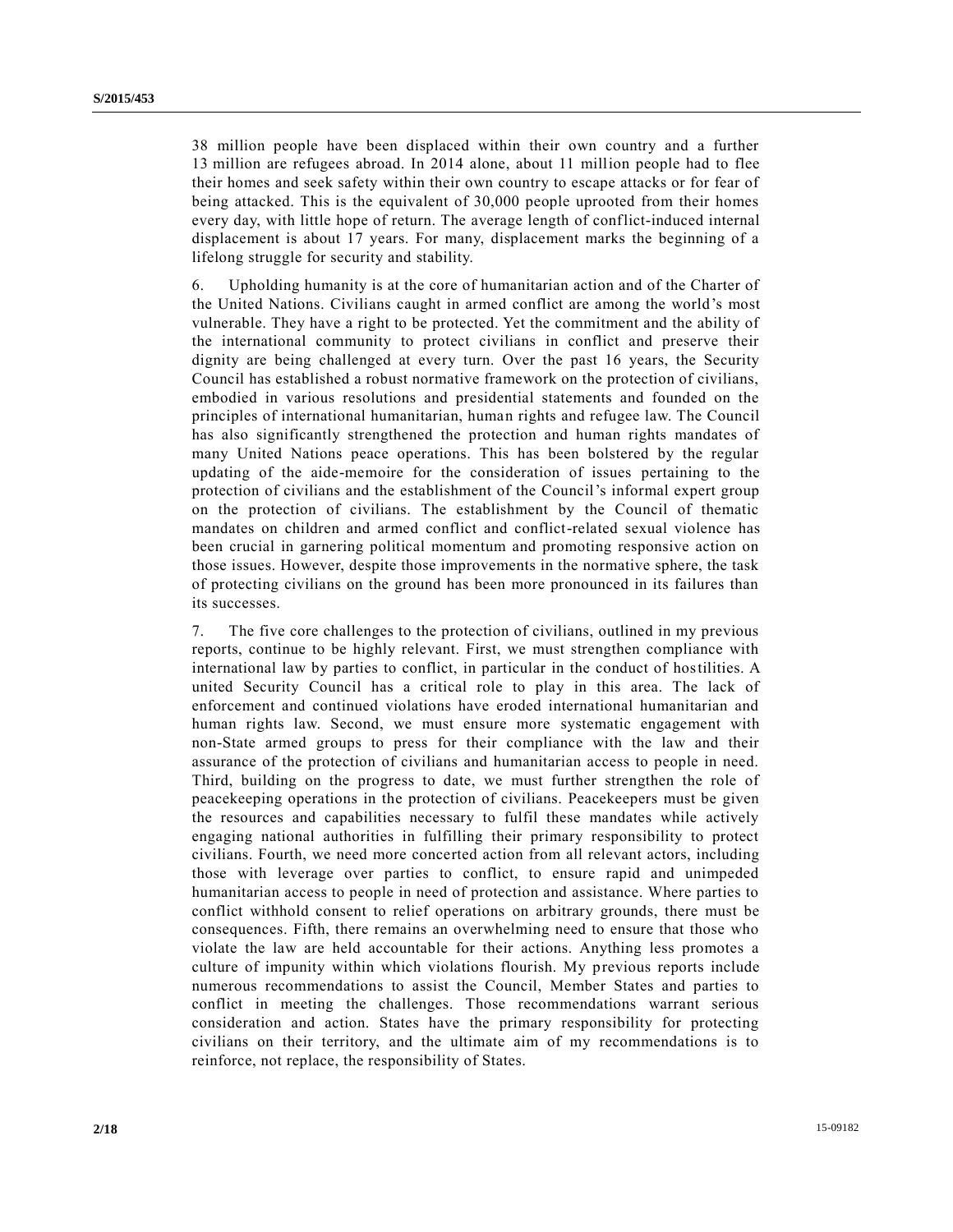8. We need to use the World Humanitarian Summit, to be held in 2016, to launch an ambitious agenda for change and measurably reduce violence and the impact of conflicts on civilians, with clear goals and targets. We also need to build on the work of the post-2015 process to truly ensure that "no one is left behind", least of all the displaced and others affected by conflict. Clearly articulating our ambitions to reduce violence by 2030 and identifying concrete targets and indicators will promote measurability, dialogue and action in this critical area.

# **II. Country-specific concerns**

9. Despite some progress at the normative level in the past 18 months, the general state of protection on the ground remains bleak. Civilians continue to constitute the vast majority of victims of armed conflict, and widespread violations of international humanitarian and human rights law are frequently accompanied by a complete lack of accountability.

### **Afghanistan**

10. There was a sharp rise in civilian casualties and displacement in 2014, with women and children disproportionately affected. The United Nations Assistance Mission in Afghanistan (UNAMA) reported that there were more civilian casualties in 2014 (10,548) than in any other year since 2009, a 22 per cent increase over 2013. Of particular concern was the dramatic increase (40 per cent) in child casualties. There was also a sharp rise in civilian casualties resulting from the use of explosive weapons in populated areas. More than 166,000 people were newly displaced in 2014, bringing the total number of internally displaced persons to more than 805,000. In addition, since June 2014, Afghanistan has received 280,000 refugees from Pakistan, while Pakistan continues to host about 1.5 million Afghan refugees. In February 2014, the Government adopted a comprehensive national policy on internal displacement; the international community must support the Government's efforts to ensure its effective implementation. Humanitarian access remains a serious challenge owing to high levels of insecurity. Attacks on humanitarian personnel and assets continued to increase throughout 2014, including the abduction and murder of five national staff of Save the Children International.

### **Central African Republic**

11. Sectarian violence, significant levels of displacement, persistent insecurity and fear continued to mark the country in 2014. Despite progress in 2015 on the political front, the humanitarian situation remains dire: more than 60 per cent of the population now require humanitarian assistance. While the security situation in Bangui and some other areas improved following the deployment of international forces and the United Nations Multidimensional Integrated Stabilization Mission in the Central African Republic in 2014, clashes between armed groups and attacks on civilians remain widespread. The ongoing difficulties of local and national institutions in re-establishing State authority have made the protection of civilians extremely challenging. The International Commission of Inquiry on the Central African Republic has documented extrajudicial killings, arbitrary arrests and detention, abductions and torture. Anti-Balaka armed groups are systematically targeting minority groups. Nearly the entire Muslim population of the western part of the country, including Bangui, has fled, and many have been deliberately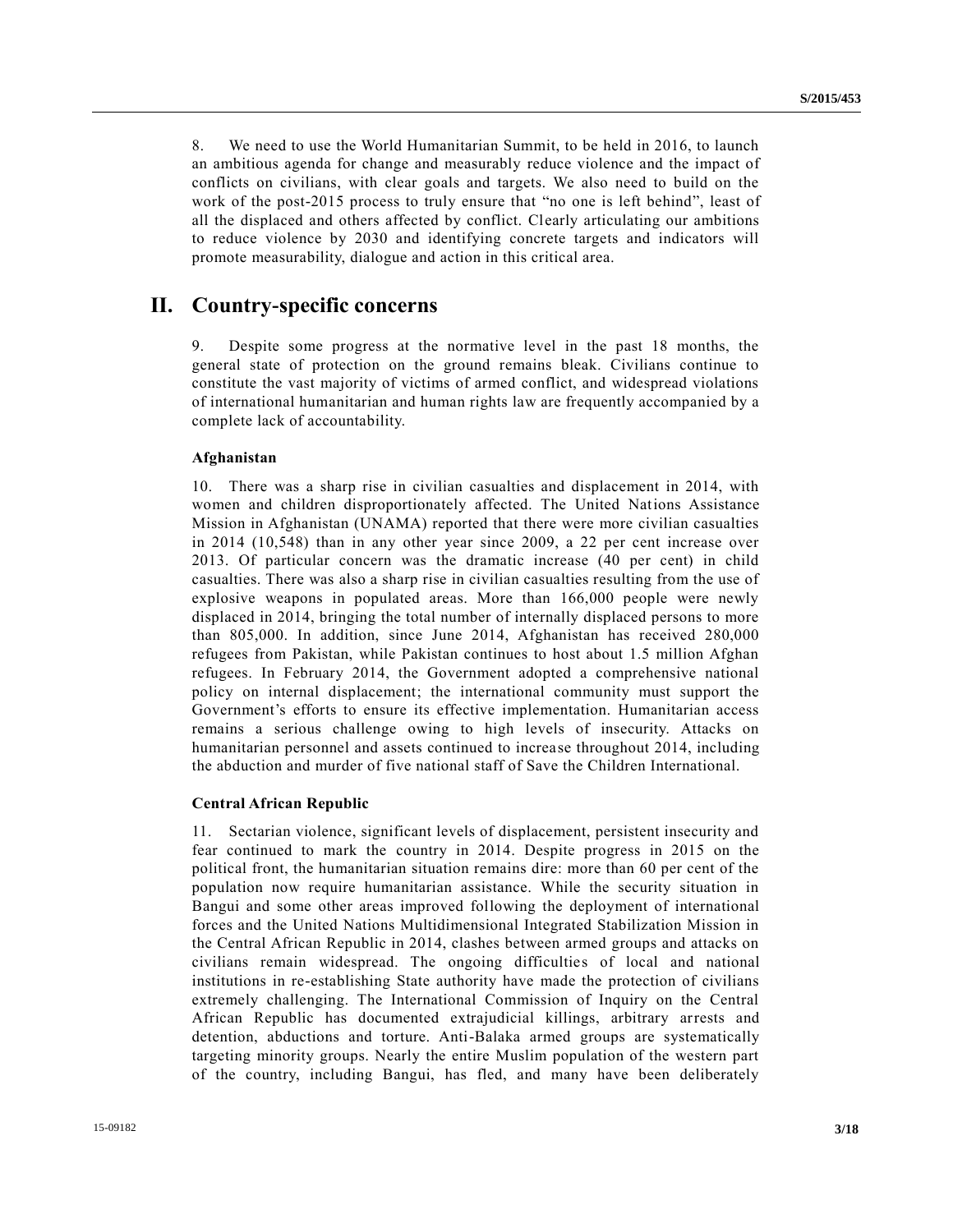attacked. Some 6,000 to 10,000 children have been recruited or used by armed groups, and sexual exploitation and abuse by the parties to the conflict and by international forces continues to be reported. About one fifth of the population has been displaced, with 463,000 internally displaced persons and 430,000 refugees in neighbouring States. Some 36,000 internally displaced persons from religious and ethnic minorities are trapped in enclaves surrounded by anti-Balaka elements and effectively cut off from food and medical supplies. Reports have emerged of Fulani herders being enslaved, tortured, raped, maimed and killed. Humanitarian access remains difficult in many areas owing to active hostilities, violence against humanitarian personnel and interference in the implementation of humanitarian activities. Eighteen humanitarian workers were killed in the past 12 months alone.

### **Colombia**

12. Although 2014 saw welcome progress in the peace negotiations between the Government and the Revolutionary Armed Forces of Colombia-People's Army (FARC-EP), this was not matched by an overall improvement in the humanitarian situation on the ground, with indigenous groups and Afro-descendant Colombians particularly affected by the ongoing violence and insecurity. FARC-EP has maintained its control over communities, including through mobility restrictions, extortion and threats. Moreover, conflict with the National Liberation Army (ELN) and violence by post-demobilization armed groups and other local armed structures continues. The risk of landmine accidents remains high in large areas of the country. Concerns have been raised that proposed military justice legislation may undermine the fight against impunity for extrajudicial executions and other alleged grave violations committed by the military during the conflict. More than 150,000 people were newly displaced by conflict and violence in 2014, bringing the total number of internally displaced persons to more than 6 million. The Victims and Land Restitution Law (2011) offers an important opportunity to provide remedies for millions of internally displaced persons, but so far only a small number have benefited from it.

### **Democratic Republic of the Congo**

13. For two decades, persistent conflict in the eastern provinces and instability in other parts of the country have led to recurrent and protracted humanitarian crises, high malnutrition rates and outbreaks of disease. In the past 18 months, armed groups and government forces have continued to commit violations, including unlawful killings, torture, rape and looting, especially in the east. These include the summary execution by the Allied Democratic Forces of at least 237 civilians in the territory of Beni, North Kivu, between October 2014 and May 2015. Conflictrelated sexual violence remains endemic. Concerns remain about attacks on schools and the recruitment and use of children by armed groups. Almost 2.8 million people have been internally displaced and 443,000 people have sought refuge in neighbouring States. While in some areas of relative calm the displaced have returned to their places of origin, overall displacement is increasing. In Katanga Province alone, 180,000 people were displaced between December 2013 and October 2014 as a result of fighting and insecurity. In addition, some 10,000 refugees arrived from Burundi in April and May 2015. Humanitarian access is limited in many areas as a result of insecurity, poor infrastructure and attacks on humanitarian workers and other constraints.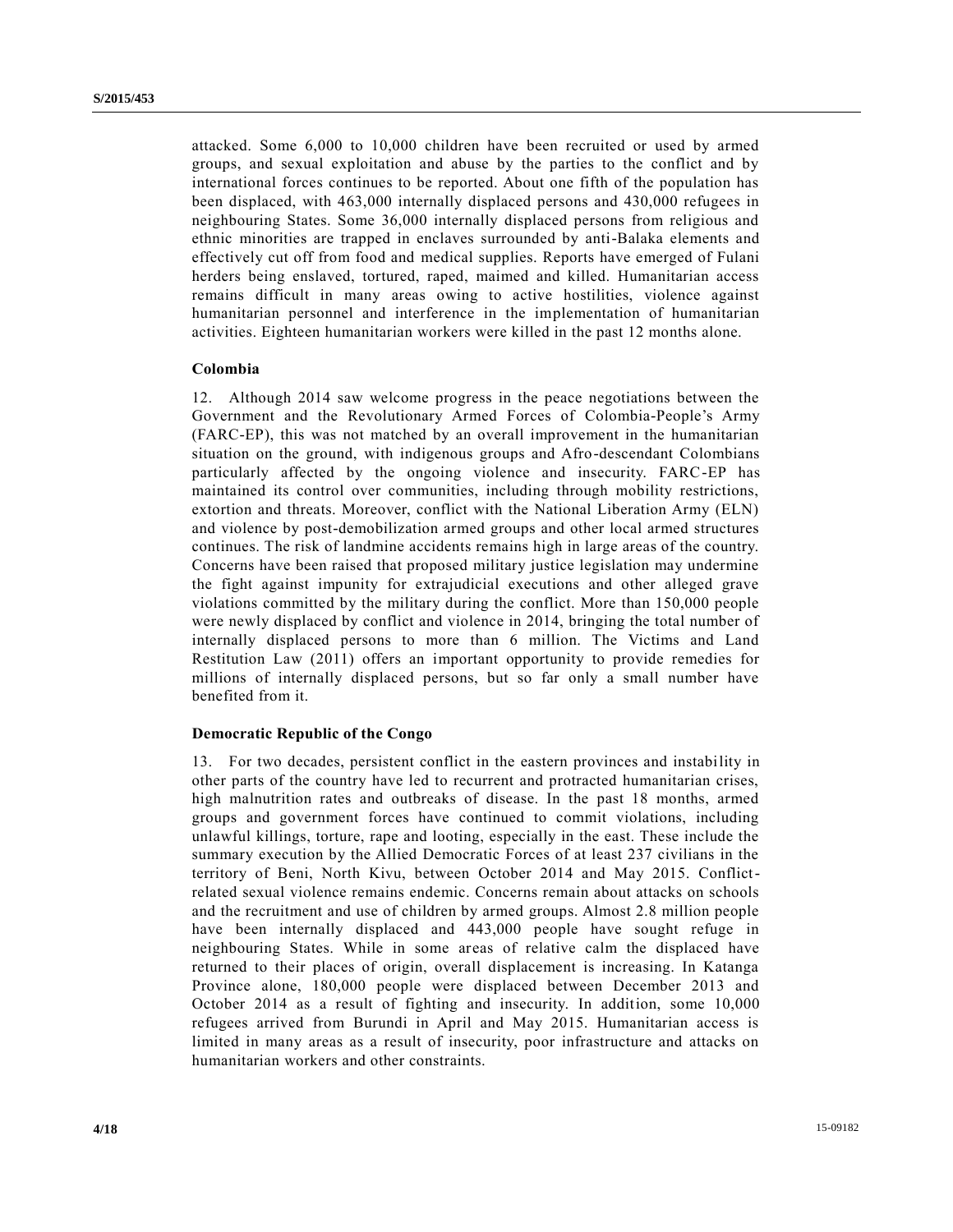## **Iraq**

14. The scale of the crisis in Iraq has increased dramatically since my previous report [\(S/2013/689\)](http://undocs.org/S/2013/689) as targeted attacks on civilians, sexual and gender-based violence, and intimidation, often along ethnic and sectarian lines, have soared over the past year and continue unabated. The number of Iraqis requiring humanitarian assistance has risen sharply to more than 8.2 million people, an increase of 3 million in the past five months. More than 12,000 people were killed and 23,000 injured in 2014. The use of explosive weapons in populated areas remains a major cause of civilian deaths, injuries and displacement. The rapid expansion of armed groups, in particular Islamic State in Iraq and the Levant (ISIL), has also had a devastating impact. Children have been targeted and recruited by armed groups, while thousands of women and girls have been abducted, forcibly married and subjected to sexual and gender-based violence. All parties to the conflict have been accused of perpetrating sectarian and ethnically motivated abuses and killings. Almost 3 million people, half of them children, have been internally displaced since the conflict began in Anbar Governorate in January 2014. Internally displaced persons reside in substandard shelters with limited water and sanitation. The return of internally displaced persons is hampered by the widespread use of booby traps and improvised explosive devices, damaged public infrastructure, lack of basic services and access limitations imposed by security forces. Internally displaced males are often denied entry to safer governorates. Iraq also continues to host some 248,000 refugees from the Syrian Arab Republic. Humanitarian access remains a key challenge, with ongoing violence and insecurity affecting humanitarian operations, particularly for the 2.3 million Iraqis in need of humanitarian assistance who live in areas outside government control in northern and western Iraq, including areas under ISIL control. Across the country, nearly 7 million people, or 20 per cent of the population, are unable to gain access to essential health, water and sanitation services.

### **Libya**

15. The humanitarian situation has deteriorated dramatically since fighting intensified in mid-2014. The widespread use of explosive weapons in populated areas has taken a heavy toll on civilians, causing death, injury, displacement and the destruction of homes and essential infrastructure, while also leaving dangerous explosive remnants of war. Fighting between armed groups has been marked by extensive violations of international law, including unlawful killings, arbitrary executions, torture, enforced disappearances, abductions and forced displacement. Violent confrontations between tribal groups in the south of the country continued. The conflict has had a disproportionate impact on children. Schools have been damaged by shelling and used as bases for launching attacks. There are about 400,000 internally displaced persons, many of whom have been repeatedly displaced as a result of the widening conflict. The situation of migrants, refugees and asylum seekers, already of serious concern before the escalation in fighting, has deteriorated further. Humanitarian access is severely limited in several areas owing to insecurity and fears of violent extremism, reducing the possibility of assessing needs and providing protection and assistance.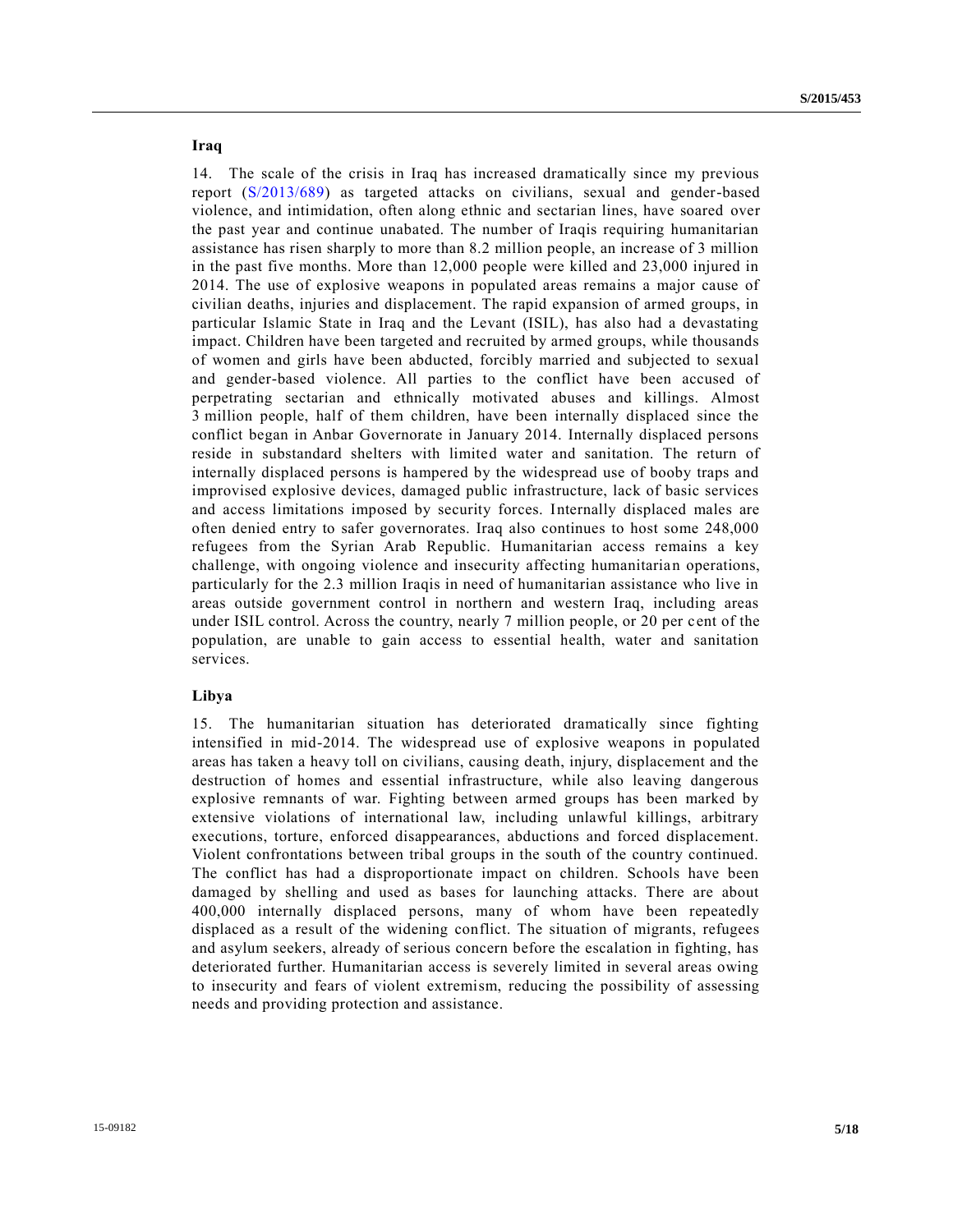## **Mali**

16. Renewed conflict in northern Mali in May 2014 has led to heightened violence, intercommunal tensions and displacement. Clashes between parties to the conflict and the use of mines and improvised explosive devices in the northern and, more recently, central regions of Mali have resulted in civilian casualties. The recruitment and use of children by armed groups continues, and arbitrary arrest and detention and the ill-treatment of detainees remain a concern. As at 31 May 2015, there were more than 100,000 internally displaced persons in Mali and 137,500 Malian refugees in neighbouring countries. In conjunction with the Government, the United Nations has developed a national strategy on durable solutions for internally displaced persons, returnees and repatriated refugees, but the Government has yet to formally endorse it. The lack of basic services in many areas of origin poses a challenge for the return of internally displaced persons. Humanitarian operations have been hampered in a number of areas as insecurity and violence triggered the temporary relocation of humanitarian workers and the suspension of their operations.

### **Myanmar**

17. Renewed clashes in Kachin and northern Shan States triggered further displacement and the breakdown of community structures, heightening the risk of sexual and gender-based violence. In Rakhine State, more than 416,000 people remain in need of humanitarian assistance following intercommunal violence between Buddhists and Rohingya Muslims in June and October 2012. In Kachin and northern Shan, concerns have been raised about the parties' failure to distinguish between civilians and combatants during hostilities, as well as the continuing recruitment and use of children. Almost four years since the outbreak of the conflict, approximately 100,000 people remain displaced in Kachin and northern Shan. In Rakhine, there are 140,000 internally displaced persons in camps, the majority of whom are Rohingya who remain segregated from the rest of the population, with limited freedom of movement. They represent only a portion of the more than 1 million Rohingya who remain stateless as a result of the country's 1982 Citizenship Law denying them equal access to citizenship, and marginalized by decades of discrimination and persecution, which have prompted thousands to flee on perilous boat journeys. Greater efforts are required to decongest the camps and find sustainable solutions for the displaced, as well as address the root causes of the intercommunal tension and violence. Humanitarian access continues to pose a serious challenge. Relief operations have been undermined by insecurity in Kachin and northern Shan, resulting in a lack of access to areas beyond government control. The environment for humanitarian workers in Rakhine remains deeply hostile. In March 2014, the premises of the United Nations and other humanitarian organizations were attacked, forcing the relocation of 300 humanitarian wor kers.

### **Nigeria**

18. North-east Nigeria witnessed a significant increase in violence during the reporting period, in particular the first few months of 2015, instilling fear in the civilian population and triggering extensive displacement. An estimated 5,000 civilians have been killed since January 2014. In addition, at least 2,000 women and girls have been abducted by Boko Haram during that period, and many have been forced into sexual slavery or combat. Boko Haram has recruited and used children, including as suicide bombers and human shields. In January 2015, in the run -up to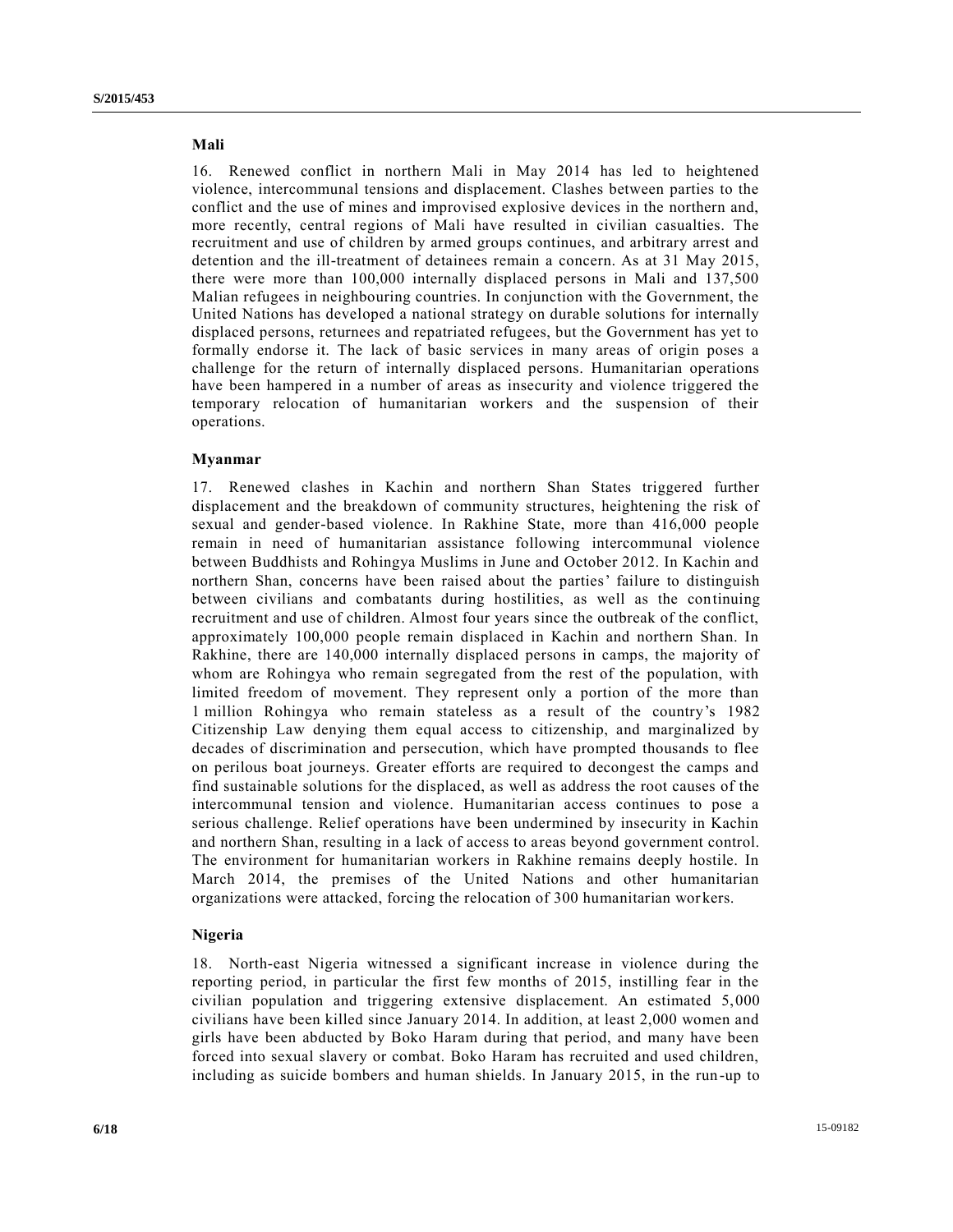the national elections, Boko Haram attacks on communities in the three most affected states (Borno, Yobe and Adamawa) occurred almost daily, including through the use of explosive weapons in populated areas, causing civilian deaths, injuries and displacement. In April 2015, the Nigerian army freed more than 700 women and children, and a multinational counter-insurgency effort is understood to have made significant progress against Boko Haram in April and May 2015. Nevertheless, counter-insurgency efforts by the national security forces, armed militias and the security forces of neighbouring countries are also linked to reports of very serious human rights violations allegedly involving a high number of victims. As at 30 April 2015, an estimated 1.5 million people were internally displaced. Some 90 per cent of internally displaced persons live in host communities, generally in desperate conditions, with little or no access to humanitarian assistance. Others reside in poorly equipped camps, collective centres and informal sites. A further 210,000 people have fled to neighbouring states. The Government has stated its intention to support the return of internally displaced persons and refugees. However, insecurity and the presence of unexploded ordnance in return areas pose serious challenges. Humanitarian access remains challenging in some parts of the country, in particular the north-east, owing to high levels of insecurity.

### **Occupied Palestinian territory**

19. Hostilities in Gaza in 2014 resulted in the highest civilian death toll since 1967, as well as extensive civilian property damage and displacement. More than 1,500 Palestinian civilians were killed, including more than 500 children, and 11,000 were injured during hostilities in Gaza in July and August 2014. There was also extensive damage to homes and civilian infrastructure, including schools and hospitals. Explosive weapons were widely used in populated areas, and explosive remnants of war remain widely dispersed across Gaza. The hostilities also had a serious impact on Israeli civilians owing to indiscriminate rocket and mortar fire from armed groups in Gaza, which killed five Israeli civilians and caused displacement in southern Israel. In addition, Palestinian and Israeli fatalities occurred in the West Bank, including East Jerusalem, largely as a result of confrontations between Palestinian demonstrators and Israeli forces. Those incidents highlighted long-standing concerns over the use of live ammunition for crowd control. Almost 500,000 Palestinians were internally displaced at the height of the hostilities in Gaza, and some 100,000 remain displaced. The continued demolition of Palestinian homes and the forced displacement of Palestinian civilians, many of whom are registered refugees, in relation to the construction of illegal settlements in the West Bank, including East Jerusalem, remain a serious concern. Despite the recent easing, prevailing restrictions of movement into Gaza impede access to services and resources, undermine livelihoods and reconstruction, compound the fragmentation of the occupied Palestinian territory and hinder humanitarian assistance. Israel must allow and facilitate rapid and unimpeded humanitarian access to and from Gaza and the West Bank to ensure that civilians' basic needs are met.

### **Pakistan**

20. Military operations continued in the Federally Administered Tribal Areas. While military operations continued throughout the reporting period, they appear to involve better advance planning to limit the effect on civilians. On 16 December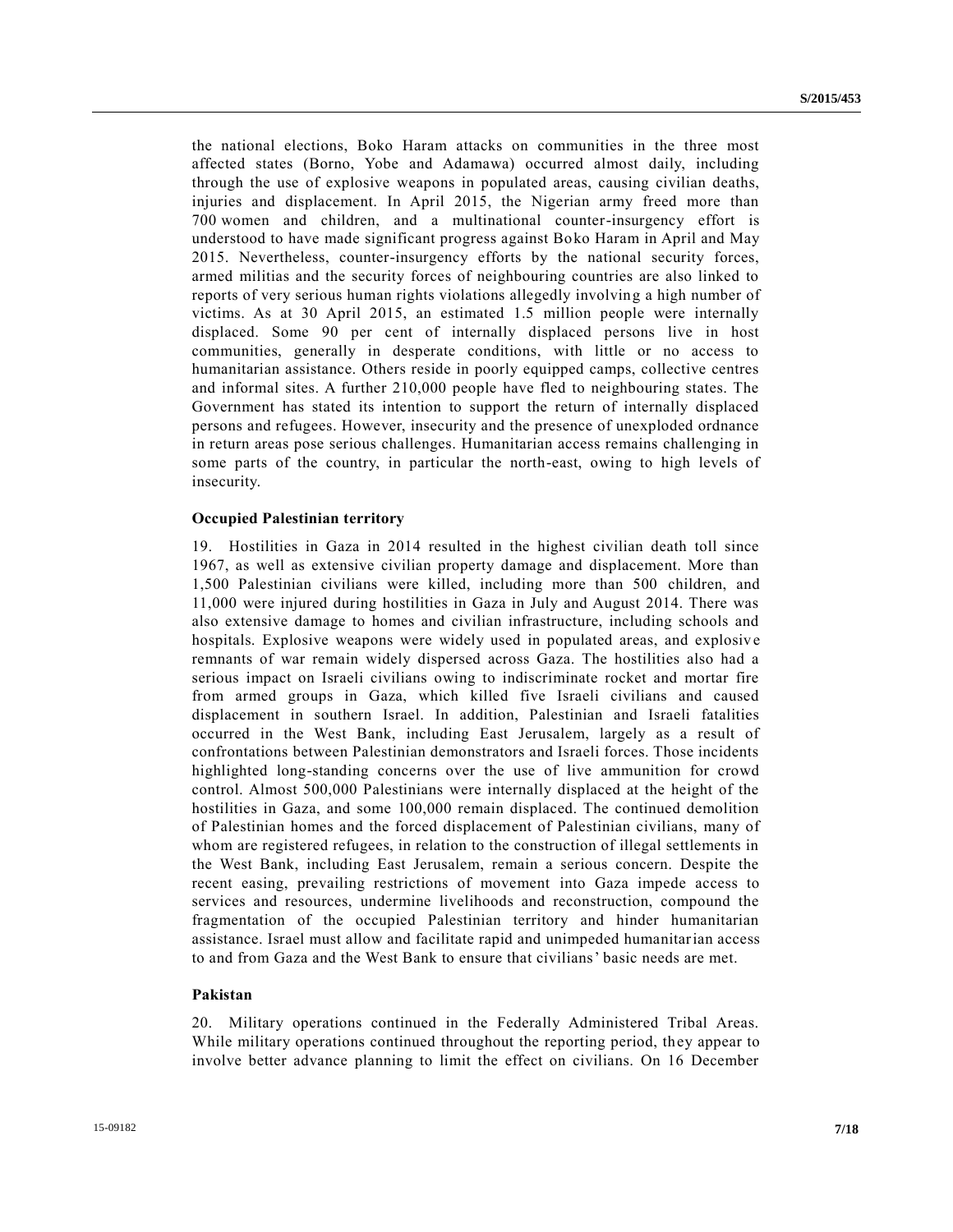2014, nine gunmen stormed the Army Public School in Peshawar, killing 145 people, including 132 schoolchildren, and injuring at least 133 others. Approximately 1.6 million people remain displaced in Pakistan, including 700,000 who were displaced in 2014 alone, largely as a result of the conflict in the Federally Administered Tribal Areas. An additional 39,000 families fled to Afghanistan in 2014. At the end of 2014, the Government announced its intention to return all displaced persons over a two-year period in a phased and supported manner. Humanitarian access to return areas of internally displaced persons is critical in order to plan for, support and monitor returns. Yet bureaucratic delays continue to affect humanitarian organizations' access to people in need.

## **Somalia**

21. The humanitarian crisis in Somalia remains among the largest and most complex in the world. High levels of insecurity prevail in most districts of southern and central Somalia, with an estimated 2,170 violent incidents reported during the first nine months of 2014. In Mogadishu, Al-Shabaab has continued to use asymmetric combat techniques, including attacks targeting government institutions, politicians and journalists using improvised explosive devices. More than 1 million internally displaced persons continue to face a range of protection challenges, including forced evictions, discrimination and sexual violence. Some 43,000 internally displaced persons have been evicted from settlements in Mogadishu since the beginning of 2015, forcing many to move to areas with poor living conditions and limited services and security. All parties to the conflict have deliberately restricted humanitarian access, including through road access limitations and administrative restrictions, in particular in southern and central Somalia. Attacks on humanitarian actors continued, with 75 incidents against aid workers, including 10 deaths and 22 abductions, during the first nine months of 2014. During the past three months alone, 7 aid workers were killed, 11 were injured and 20 were arrested and detained. In April 2015, four United Nations humanitarian workers were killed in an attack by Al-Shabaab in Garowe (Puntland), previously considered one of the most permissive security environments for international assistance in the country.

## **South Sudan**

22. It has been 18 months since the start of the conflict that has devastated South Sudan. Both parties to the conflict are accused of targeting civilians, including through killings, arbitrary detention, abductions, disappearances, sexual violence and attacks on civilian objects, such as houses of worship, schools and hospitals. Both parties are reported to have used sexual violence as part of military tactics. An estimated 184 health facilities have been destroyed or occupied or no longer function. Access to education has been disrupted, with some 400,000 children dropping out of school since December 2013, and 70 per cent of schools in conflictaffected areas have closed. Several thousand children may have been recruited and used by armed forces and groups since 2014. In this context, I welcome the recent release by the South Sudan Democratic Army's Cobra Faction of more than 1,700 child soldiers. The United Nations Mission in South Sudan continues to provide physical protection to some 118,000 internally displaced persons on its bases, while elsewhere more than 1.5 million people are displaced internally and more than 540,000 have fled to other countries. Concerns persist about camp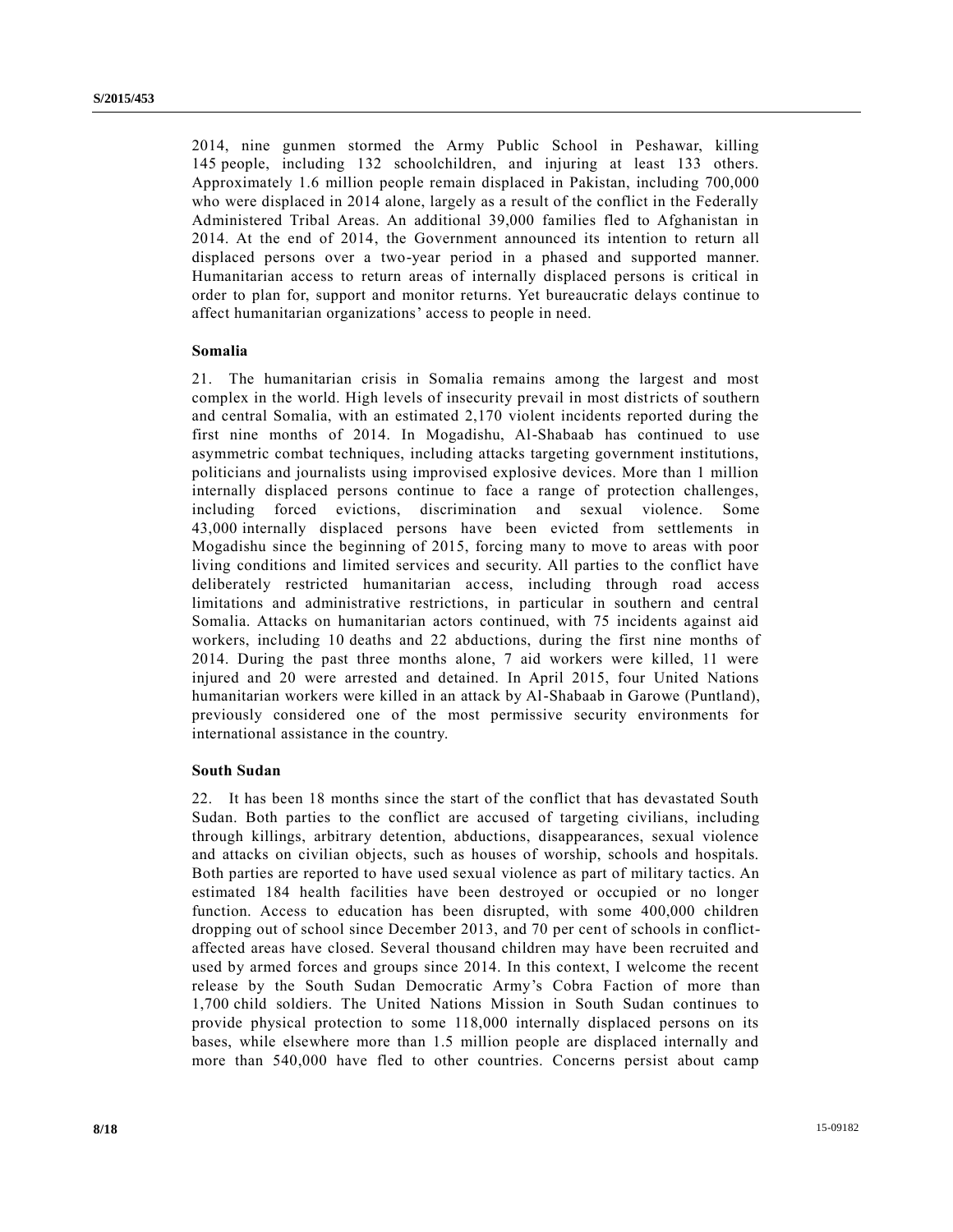militarization and the infiltration of armed elements in refugee camp settings. Violence against humanitarian workers and restrictions by both parties on road and air movement continue to undermine humanitarian access. At least 13 humanitarian workers have been killed since the conflict began.

## **Sudan**

23. Continued fighting in the Darfur region has involved widespread violations of international humanitarian law and human rights. Clashes in Darfur have seen deliberate or indiscriminate attacks on civilians perceived to be aligned with armed opposition groups and sporadic attacks on those perceived to be aligned with the Government. There were continued reports of sexual violence in Darfur, although the United Nations has had difficulty in gaining access in order to investigate those and other alleged human rights violations. Attacks on civilians, including the intensification of aerial bombardment, were also reported in South Kordofan and Blue Nile. In 2014, an estimated 430,000 people fled intercommunal conflict and Operation Decisive Summer, launched by government forces. This brought the total number of internally displaced persons to more than 2.5 million, the majority in camp settings. At least 65,000 new internally displaced persons were verified in Darfur in the first five months of 2015 alone. Elsewhere, military operations in South Kordofan and Blue Nile reportedly displaced some 140,000 people in 2014. Although most areas hosting people in need of assistance could be reached, in many cases access was partial and involved delays and restrictions. Cross-line humanitarian access to areas of active conflict and areas held by armed opposition forces remained cut off.

## **Syrian Arab Republic**

24. The Syrian Arab Republic has entered its fifth year of conflict, with violence and brutality continuing unabated and with total impunity for all parties to the conflict. An estimated 12.2 million people now require humanitarian assistance, an increase of almost 3 million people in the past year. More than 220,000 people have been killed and more than 1 million injured since March 2011. Civilians throughout the country have been subjected to direct or indiscriminate attacks, including the widespread use of barrel bombs and other explosive weapons in populated areas. Chemical weapons attacks have also been reported. Hospitals, schools, places of worship and other civilian objects have been damaged, destroyed or occupied by combatants. Essential services have been cut off, depriving civilians of water and electricity. Reports continue of summary and extrajudicial executions, enforced disappearances, arbitrary detention, kidnappings, sexual violence and forced recruitment by parties to the conflict. More than half of the Syrian population have been forced from their homes, with 7.6 million internally displaced persons and almost 4 million refugees in neighbouring countries. Humanitarian access continues to be constrained by fighting and insecurity, as well as deliberate obstruction of lifesaving aid, despite three Security Council resolutions emphasizing the obligations of the parties under international humanitarian law and demanding full humanitarian access. Some 4.8 million people are living in hard-to-reach or besieged areas. Aid workers are frequently harassed, kidnapped or killed, and health-care facilities and personnel have also become targets.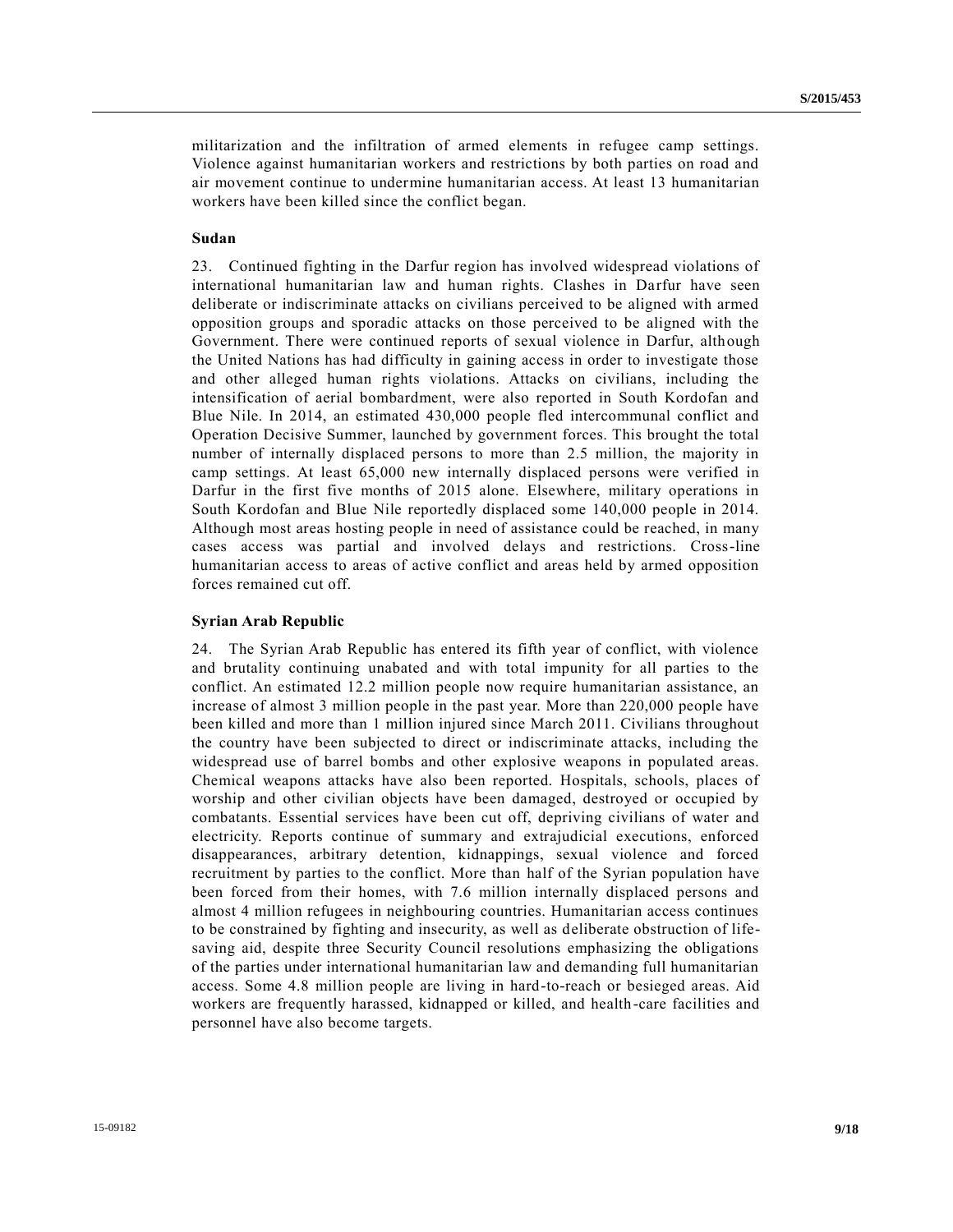## **Ukraine**

25. The conflict in Ukraine has been marked by widespread disregard for the protection of civilians. Five million people now require humanitarian assistance, including shelter, food and health care. At least 6,344 people were killed between mid-April and mid-May 2015. The fighting has been characterized by the widespread use of explosive weapons, including cluster munitions, in populated areas. There were 1.3 million internally displaced persons registered in Ukraine as at 21 May 2015. In November 2014, the Government adopted a national law on ensuring the rights and freedoms of internally displaced persons, bringing some predictability to assistance efforts. Meanwhile, nearly 860,000 people have fled to neighbouring countries, one third of them children. The volatile security situation in eastern Ukraine, damaged infrastructure and bureaucratic impediments have hampered humanitarian access to people in need. Civilians remaining in conflictaffected areas have suffered extreme hardship and difficulty in gaining access to basic services due to violence, insecurity and restrictions on movement.

### **Yemen**

26. The dramatic escalation of the conflict in Yemen in 2015 has taken a heavy toll on civilians. Prior to the latest escalation, it was estimated that 15.9 million people, or 61 per cent of the population, would require humanitarian assistance in 20 15. That figure is now likely to have increased significantly. Between mid -March and mid-May 2015, about 2,000 people were killed and 8,000 people injured, roughly half of them civilians. The impact on civilian infrastructure has been devastating, with widespread air strikes and use of explosive weapons in populated areas, as well as attacks on health-care facilities, schools and other essential infrastructure. Large scale displacement is occurring across the country owing to the intensity of the fighting. As at late May 2015, there were more than 545,000 new internally displaced persons, and more than 28,000 people have left the country over the past two months. Access conditions are severely restricted owing to ongoing hostilities and insecurity, and yet urgent humanitarian needs are increasing. Many Yemenis are now deprived of access to basic services, including medical treatment, food, water and other necessities. The Office for the Coordination of Humanitarian Affairs advocates safe, rapid and unhindered humanitarian access, including a further humanitarian pause as observed from 12 to 17 May 2015, and is working on the deconfliction arrangements necessary for a regular and predictable system under which to deliver humanitarian supplies to people in need.

## **III. Monitoring the five core challenges**

27. The past 18 months have seen the deterioration of several protracted conflicts and the emergence of new ones, with devastating consequences for civilians. Against that backdrop, the five core protection challenges remain highly relevant.

### **Compliance and accountability**

*Respect for international humanitarian law*

28. One of the most critical challenges for the protection of civilians is the prevailing disrespect for international humanitarian law on the part of States and non-State armed groups. Many parties in today's armed conflicts consistently show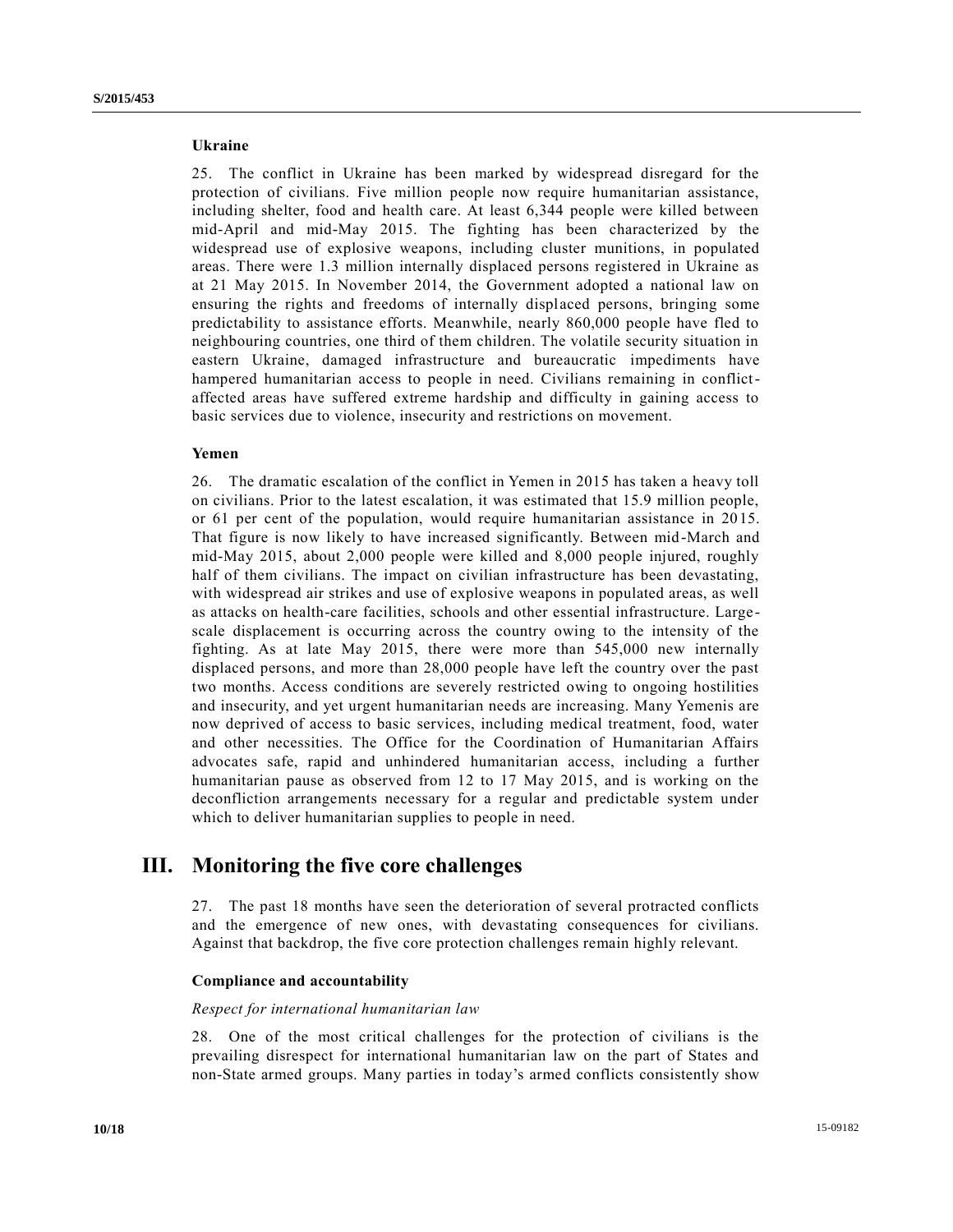complete disregard for their obligations under international humanitarian law and contempt for human life. Deliberately targeting and brutalizing civilians and attacking vital civilian infrastructure have become routine objectives of parties to conflict. Violations of international humanitarian law are accompanied by widespread impunity, which emboldens perpetrators and deprives victims of any hope of justice or redress. I encourage Member States to come together to discuss and identify ways to strengthen respect for and compliance with international humanitarian law, as a matter of urgency and priority.

## *Attacks against humanitarian and health-care workers and facilities*

29. I remain concerned by continuing attacks against humanitarian and health-care workers and facilities. A study conducted by the International Committee of the Red Cross (ICRC) in 2014 documented more than 1,800 incidents involving serious acts or threats of violence affecting the delivery of health care in 2012 and 2013. According to the Aid Worker Database, 270 aid workers were killed, kidnapped or seriously wounded in 2014. Ninety per cent of the victims were national staff. Such attacks have devastating consequences for civilians. I welcome the adoption by the Security Council of resolution 2175 (2014) on the protection of humanitarian and United Nations and associated personnel. In that resolution, the Council reaffirmed the legal protection afforded to such personnel, called for their full and unimpeded access to all people in need of assistance, and emphasized the responsibility of States to ensure accountability for perpetrators of attacks.

## *Widespread use of explosive weapons in populated areas*

30. Since 2009, I have consistently highlighted the devastating humanitarian impact of the use of explosive weapons in populated areas. 1 I have called upon parties to conflict to refrain from the use of explosive weapons with wide -area effects in populated areas. I have recommended that the Security Council, whenever relevant, expressly call upon parties to conflict to refrain from the use of such weapons.

31. The reasons for doing so are abundantly clear. In Afghanistan, Libya, the occupied Palestinian territory, the Sudan, the Syrian Arab Republic, Ukraine, Yemen and elsewhere, the use of explosive weapons in populated areas is a major cause of civilian deaths, injury and displacement. According to the non-governmental organization Action on Armed Violence, 41,847 people were killed or injured by explosive weapons in 2014, of whom 78 per cent were civilians. When explosive weapons were used in populated areas, 92 per cent of the casualties were civilians.<sup>2</sup> While explosive weapons are not explicitly prohibited under international humanitarian law, in many cases their use in populated areas constitutes unlawful conduct because of their indiscriminate impact. Since the wide -area effects of many explosive weapons are well known, their likely impact on civilians and civilian infrastructure is foreseeable. This raises serious moral and, in some cases, legal questions.

32. Many types of explosive weapons are currently in use. They include airdropped bombs, artillery shells, missiles and rockets, mortar bombs and improvised explosive devices. While they differ in their design, composition and method of use,

**\_\_\_\_\_\_\_\_\_\_\_\_\_\_\_\_\_\_**

<sup>1</sup> [S/2009/277,](http://undocs.org/S/2009/277) para. 36.

<sup>2</sup> Action on Armed Violence, *Explosive States: Monitoring Explosive Violence in 2014*.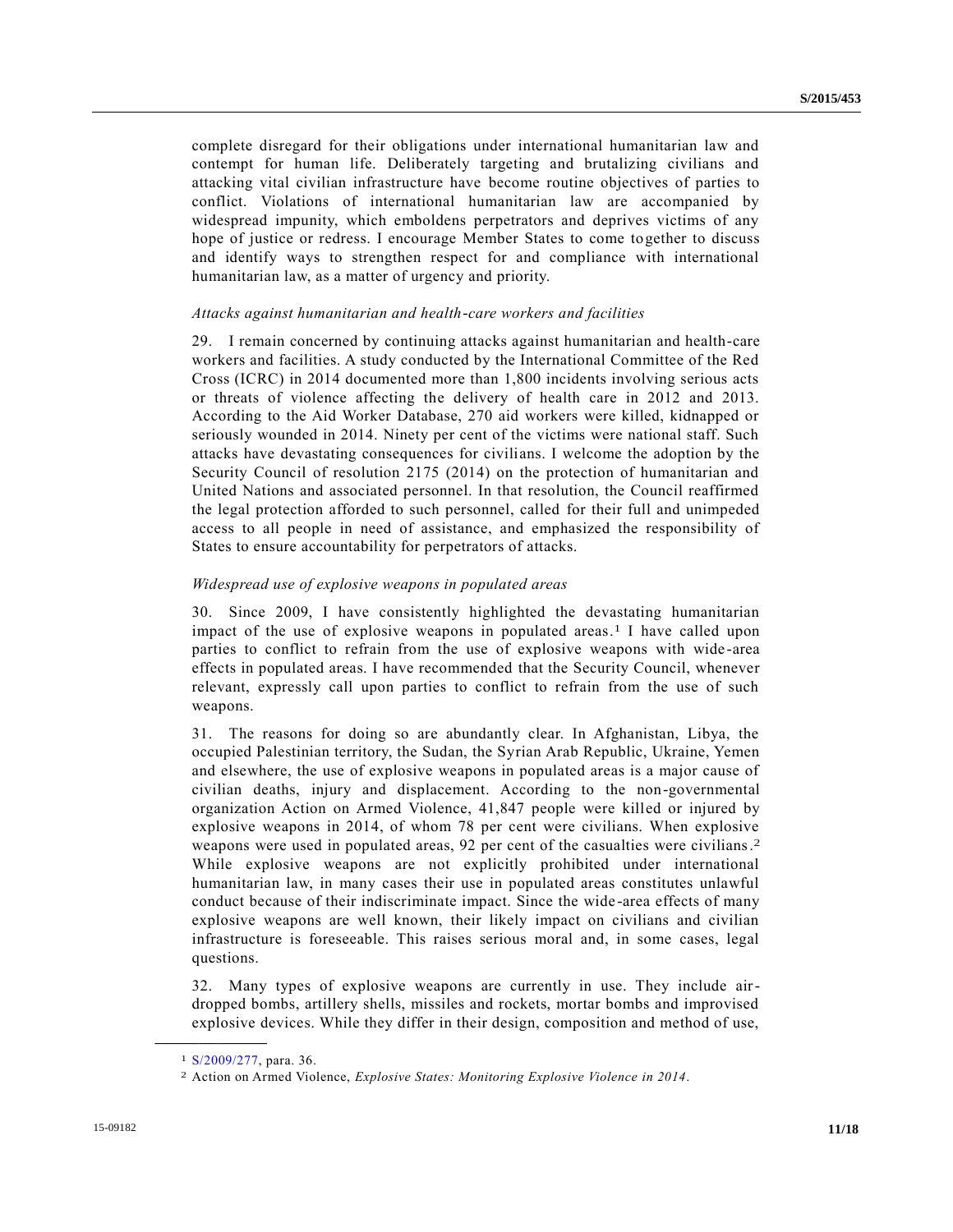such weapons share certain basic features. They generally use explosive force to create a zone of blast and fragmentation with the potential to kill or injure anyone or damage anything within that zone. In other words, such weapons have indiscriminate effects. This makes their use in populated areas, such as towns, cities, markets and camps for internally displaced persons, particularly problematic, and more so if the weapons' effects extend across a wide area.

33. Given the indiscriminate impact of explosive weapons, their use in populated areas exacts an unacceptable toll on civilians. Many civilians are killed or suffer life-changing injuries. The use of explosive weapons in populated areas also has a significant long-term humanitarian impact. Housing and essential infrastructure, such as water and electricity supply systems, are damaged or destroyed. Livelihoods are devastated as commercial property and means of production are damaged or destroyed. Access to health care is often hampered because hospitals and clinics have been damaged, destroyed or rendered inaccessible, or because health -care personnel have been killed or supplies cut off. Children's education is interrupted, either as a result of damage to facilities or direct harm or fear of harm to teaching personnel. The Syrian conflict has put 2.6 million children out of school, some for three years or more. In Gaza, 66 per cent of schools were damaged or destroyed during the hostilities in July and August 2014, including some that were sheltering internally displaced persons, resulting in further loss of life.

34. The use of explosive weapons in populated areas is a major driver of displacement as people are forced to flee owing to attacks that damage or destroy their homes or livelihoods or fear of such attacks. It also has a tremendous impact on post-conflict reconstruction requirements and costs. Explosive weapons leave explosive remnants of war, which continue to pose a serious threat to civilians, in particular children, often for decades after the conflict has ended.

35. The use of explosive weapons in populated areas, in particular those weapons with wide-area effects, raises serious concerns about respect for the fundamental principles of distinction, proportionality and precautions in international humanitarian law. Full compliance with international humanitarian law by all parties to conflict would significantly strengthen the protection of civilians from the effects of explosive weapons. In addition, the development of policy standards to curb or limit the use of explosive weapons in populated areas, in particular those weapons with wide-area effects, could significantly strengthen the protection of civilians.

36. Important precedents exist in this regard. Of particular note, the International Security Assistance Force, in Afghanistan, and the African Union Mission in Somalia instituted policy and practice that place limits on the use of certain explosive weapons in certain locations where civilians tend to be present, in order to minimize the impact of military operations on civilians. The Office for the Coordination of Humanitarian Affairs is compiling examples of such practice and will make them available to Member States and partners with a view to promoting a change in practice by parties to conflict. In October 2014, I sent a note verbale to all Member States requesting that they provide examples of relevant policy and practice. Some have responded to my request, and I encourage others to do so without delay. I also welcome the decision of Austria to convene an expert meeting later in 2015, in cooperation with the Office for the Coordination of Humanitarian Affairs, to begin discussing the possible scope and content of a declaration on the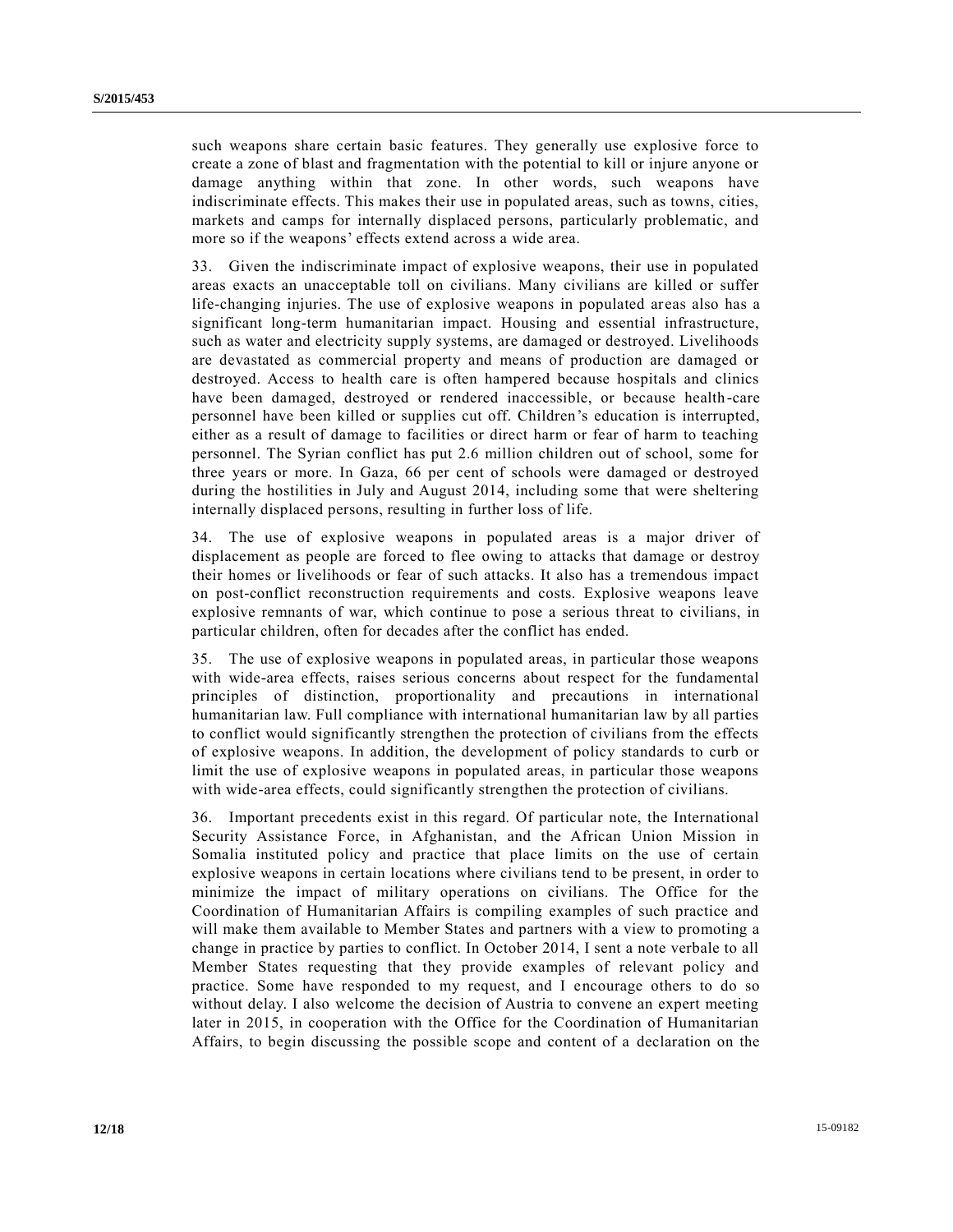humanitarian impact of explosive weapons in populated areas. I strongly encourage Member States to engage constructively in that initiative.

### **Humanitarian access**

37. Regular and sustained humanitarian access remains a key challenge in many armed conflicts. Access is a prerequisite for effective humanitarian action. Accordingly, I have repeatedly emphasized the need to ensure systematic engagement by humanitarian organizations with non-State armed groups on access, protection and other humanitarian issues.

38. During the past 18 months, multiple constraints continued to have an impact on the ability of affected people to gain access to assistance and services, as well as humanitarian organizations' ability to reach affected people. These include active hostilities, attacks against humanitarian workers and facilities, bureaucratic restrictions and interference in the delivery of assistance. In some conflicts, the parties have deliberately obstructed the delivery of assistance in order to harm civilians. Access for humanitarian organizations is not simply a technical requirement or bureaucratic decision for Governments; the denial of access prolongs suffering and kills people.

39. I therefore reiterate that, in situations where the party to the conflict with control over a civilian population is unable or unwilling to meet the needs of that population, humanitarian organizations must be allowed to carry out impartial relief operations. The consent of affected States for relief operations may not be arbitrarily withheld. Once relief operations have been agreed to, parties must allow and facilitate rapid and unimpeded passage of relief consignments, equipment and personnel. The arbitrary denial of humanitarian access and depriving civilians of objects indispensable to their survival, including wilfully impeding relief supply and access, constitute violations of international humanitarian law, and this has increasingly been acknowledged in Security Council resolutions. There must be accountability for such acts.

## **Peacekeeping**

40. I note the ongoing challenges that peacekeepers face in their efforts to protect civilians in armed conflict. While the situation in many conflicts remains grim, it would be far worse without the important protection that peacekeepers can provide. During the reporting period, attacks on peacekeeping personnel resulted in the death of 55 personnel. In Mali and Darfur alone, attacks on peacekeepers during that period resulted in 42 personnel killed and 99 wounded. Peacekeepers are also increasingly faced with movement restrictions in violation of status-of-forces agreements with national authorities, which can hamper their ability to perform their mandated tasks. The important and impartial role of peacekeepers in protecting civilians must be respected by all parties. I have recently received the report of the High-level Independent Panel on Peace Operations (see [S/2015/446\)](http://undocs.org/S/2015/446) and will make recommendations to the General Assembly in due course.

#### **Long-term internal displacement in protracted crises**

41. Internal displacement has reached record levels. At the end of 2014, more than 38 million people were internally displaced as a result of conflict and violence, while an additional 13 million had sought refuge abroad. Those figures are higher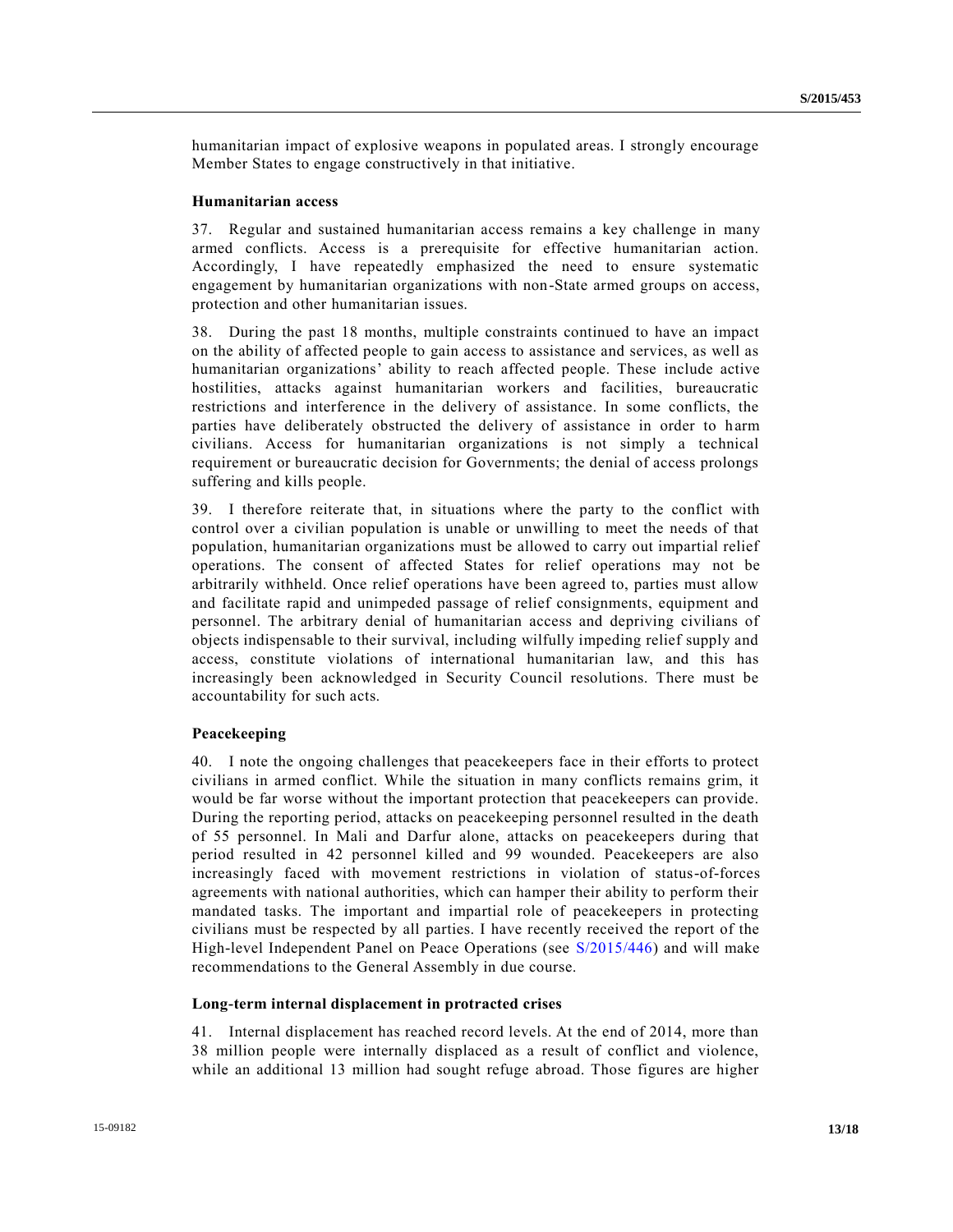than at any time since the Second World War. An estimated 11 million people became internally displaced in 2014 alone, or 30,000 every day. The average length of conflict-induced internal displacement is about 17 years.

42. Internally displaced persons are particularly vulnerable. They often have limited access to basic services, and many lack legal documentation and struggle to find employment or reclaim property. They are at increased risk of discrimination and exploitation, in particular women and girls. Many internally displaced persons are accommodated in camps with only the most basic facilities, but the vast majority live in host communities. The generosity of communities that support internally displaced persons for weeks, months or even years should be acknowledged.

43. National Governments have the primary responsibility to protect and assist internally displaced persons on their territory. Governments should invest in preparedness measures and develop the legal frameworks and policies necessary to address internal displacement, based on the Guiding Principles on Internal Displacement. At present, less than 40 per cent of countries have such frameworks in place. Governments should promote durable solutions, including return, local integration and settlement elsewhere in the country, from the onset of displacement crises. Instructive provisions are contained in the African Union Convention for the Protection and Assistance of Internally Displaced Persons in Africa (Kampala Convention); other regions could benefit from the development of similar frameworks. At the national level, I welcome the adoption of legislation on displacement in Somalia and Ukraine.

44. The international community has a responsibility not only to provide assistance to internally displaced persons but also to help to address their specific protection needs and the causes of their displacement. We need to strengthen the coordination and operational capacity of humanitarian organizations to support Governments and development partners in addressing the short- and long-term needs of internally displaced persons. The Security Council, at its Arria Formula meeting on the protection of internally displaced persons, held in May 2014, emphasized the importance of restoring national authority and protection, the key role of the international community and the Security Council when national protection fails, and the need for greater focus on and investment in long -term and durable solutions for internally displaced persons. I encourage Council members to consider these recommendations in relation to country-specific situations.

45. The sustainable development goals offer a unique opportunity to address protracted displacement in a systematic and effective manner. While displacement was not included in the sustainable development goals and targets, it should be reflected in the sustainable development goal indicators, disaggregated data sets and the definition of vulnerable groups. This is essential, to ensure that no one is "left behind" and to create an environment conducive to the protection of 51 million displaced people around the world. Upholding the right of those particularly vulnerable people to live in safety and dignity and offering them durable solutions are an essential part of ending poverty in all its forms everywhere and must therefore be part of the sustainable development goals framework.

46. Beyond the sustainable development goals process, we need to set ourselves an ambitious but credible target, for example collectively committing ourselves to halving the number of internally displaced persons by 2030. Rallying Member States, concerned Governments, donors, humanitarian and development actors and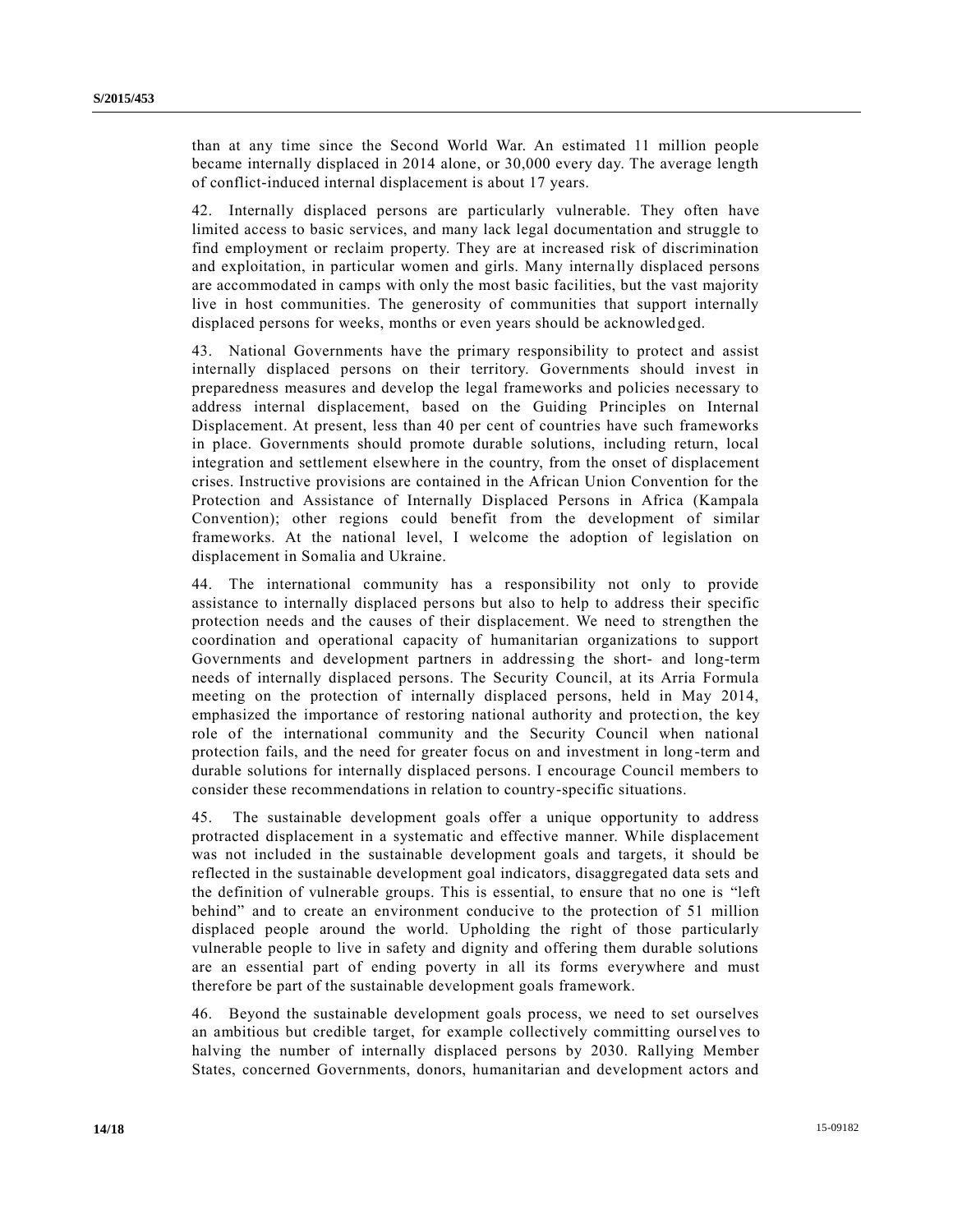international financial institutions around a common and concrete objective is a prerequisite to making progress on internal displacement. It will compel us to develop better-coordinated and more holistic approaches.

# **IV. Normative progress and ongoing efforts to strengthen the protection of civilians**

47. Since my previous report, there have been a number of important advances that support the protection of civilians.

### **Compliance and accountability**

48. The entry into force of the Arms Trade Treaty in 2014 is a significant step towards preventing the flow of weapons and ammunition to areas a ffected by conflict and violence. I call upon all States that have not yet done so to accede to and implement the Treaty without delay.

49. Since 2012, Switzerland and ICRC have conducted consultations with States parties to the 1949 Geneva Conventions to identify ways to strengthen compliance with international humanitarian law. The 32nd International Conference of the Red Cross and Red Crescent, to be held in December 2015, presents an important opportunity for States to act on the recommendations emanating from that process.

50. In the fight against conflict-related sexual violence, my Special Representative on Sexual Violence in Conflict signed joint communiqués with the Governments of the Democratic Republic of the Congo and South Sudan, as well as a framework of cooperation with the African Union, to address conflict-related sexual violence.

51. Progress was seen in some countries, including Afghanistan, the Democratic Republic of the Congo and Myanmar, in the implementation of action plans to end and prevent the recruitment and use of children. The new Guidelines for Protecting Schools and Universities from Military Use during Armed Conflict, along with early guidance produced by my Special Representative for Children and Armed Conflict, are also important contributions to the protection of children.

52. Various steps have been taken under the Human Rights Up Front initiative, which I launched in 2013, to strengthen the ability of the United Nations to prevent and respond to serious violations of international humanitarian and human rights law. Mechanisms for early warning and the coordination of United Nations response have been strengthened, as have efforts to improve collective information sharing and analysis within and across the United Nations with regard to such violations. The statement by the principals of the Inter-Agency Standing Committee on the centrality of protection in humanitarian action, issued in December 2013, outlined measures to strengthen the protection of all persons affected and at risk within a humanitarian response.

53. The successful implementation over the past two years of the human rights due diligence policy on United Nations support to non-United Nations security forces by peace operations constitutes another effective way to reduce the risk of national security forces committing violations of international human rights or humanitarian law.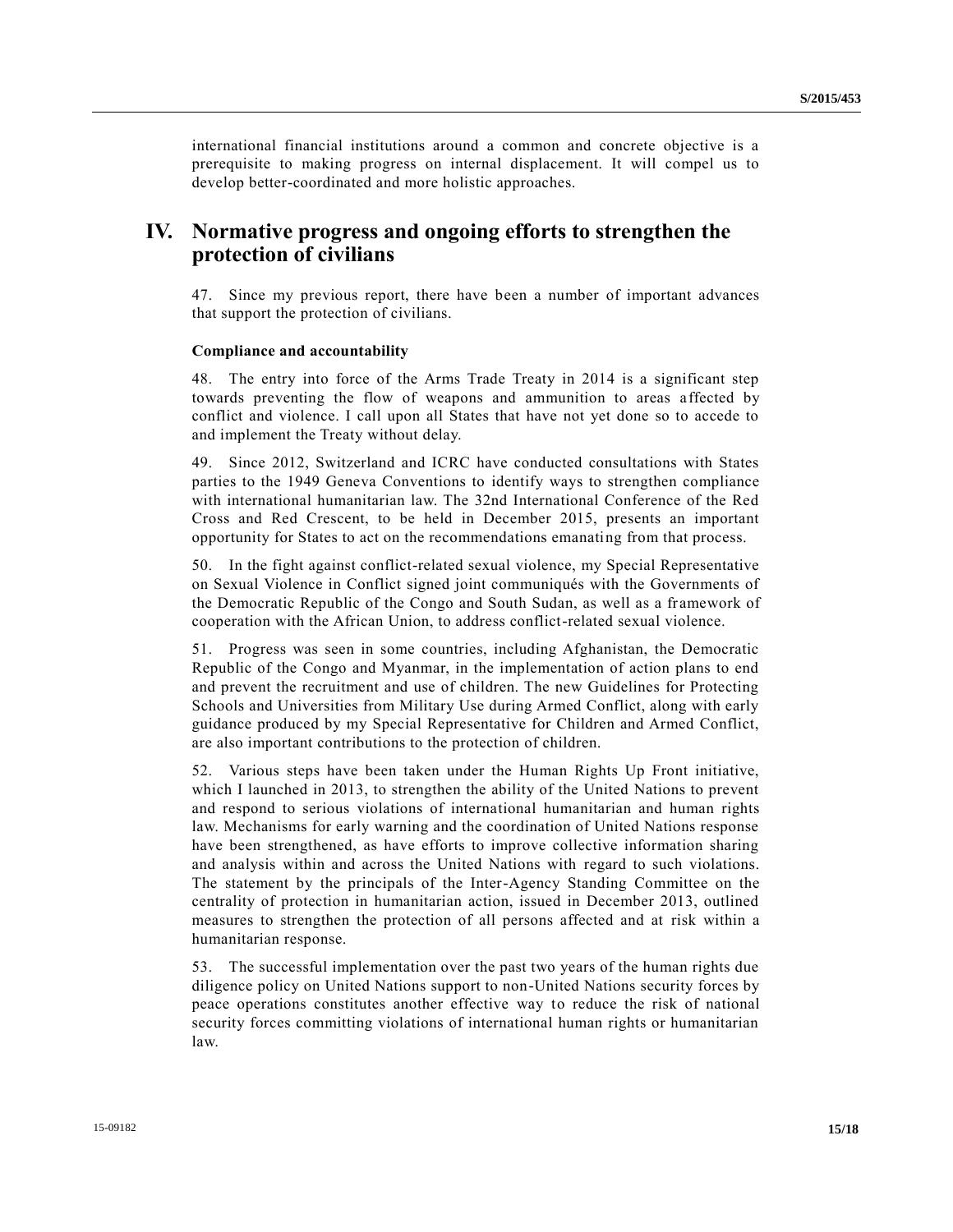54. The utility of casualty recording was again highlighted in a study by the Oxford Research Group in 2014, which found that casualty recording by UNAMA in Afghanistan had made possible advocacy to engage parties to the conflict on their behaviour and led to a decrease in civilian casualties resulting from their operations.

55. The International Criminal Court secured its second conviction on 7 March 2014, finding Germain Katanga guilty of five counts of war crimes and crimes against humanity. In addition, in December 2014, the Court's Appeals Chamber upheld the conviction and sentence of Thomas Lubanga Dyilo. These are important verdicts for the victims of those horrific crimes against civilians, international justice and the fight against impunity.

## **Humanitarian access**

56. Further to a request contained in my previous report, the Office for the Coordination of Humanitarian Affairs and Oxford University have led a series of consultations with a range of experts and organizations to develop detailed guidance on the legal framework regulating humanitarian assistance, with particular focus on the arbitrary withholding of consent to relief operations. The guidance will be released in July 2015 and will address such issues as whose consent is required for cross-border relief operations; what amounts to arbitrary withholding of consent; and how the obligation to allow and facilitate relief operations can be implemented. It is hoped that the guidance will inform policies and advocacy strategies for improving humanitarian access to conflict-affected populations.

## **Peacekeeping**

57. The Department of Peacekeeping Operations and the Department of Field Support have published the first United Nations policy on the protection of civilians in United Nations peacekeeping, along with associated guidelines for military components. This constitutes an important development in our efforts to institutionalize how civilian, police and military peacekeepers implement protection of civilians mandates in coordination with humanitarian and human rights actors and in support of national authorities.

## **V. Recommendations**

58. Recalling the numerous recommendations in my previous reports aimed at strengthening the protection of civilians, I emphasize the importance of the following measures.

## **Strengthening respect for international law**

59. To strengthen compliance with international law and ensure accountability for violations, the Security Council should:

(a) Systematically remind parties to conflict of their obligations under international law, in particular in the conduct of hostilities, and call upon the parties to fully comply with their obligations;

(b) Systematically condemn violations of international humanitarian, human rights and refugee law, including attacks against humanitarian and health-care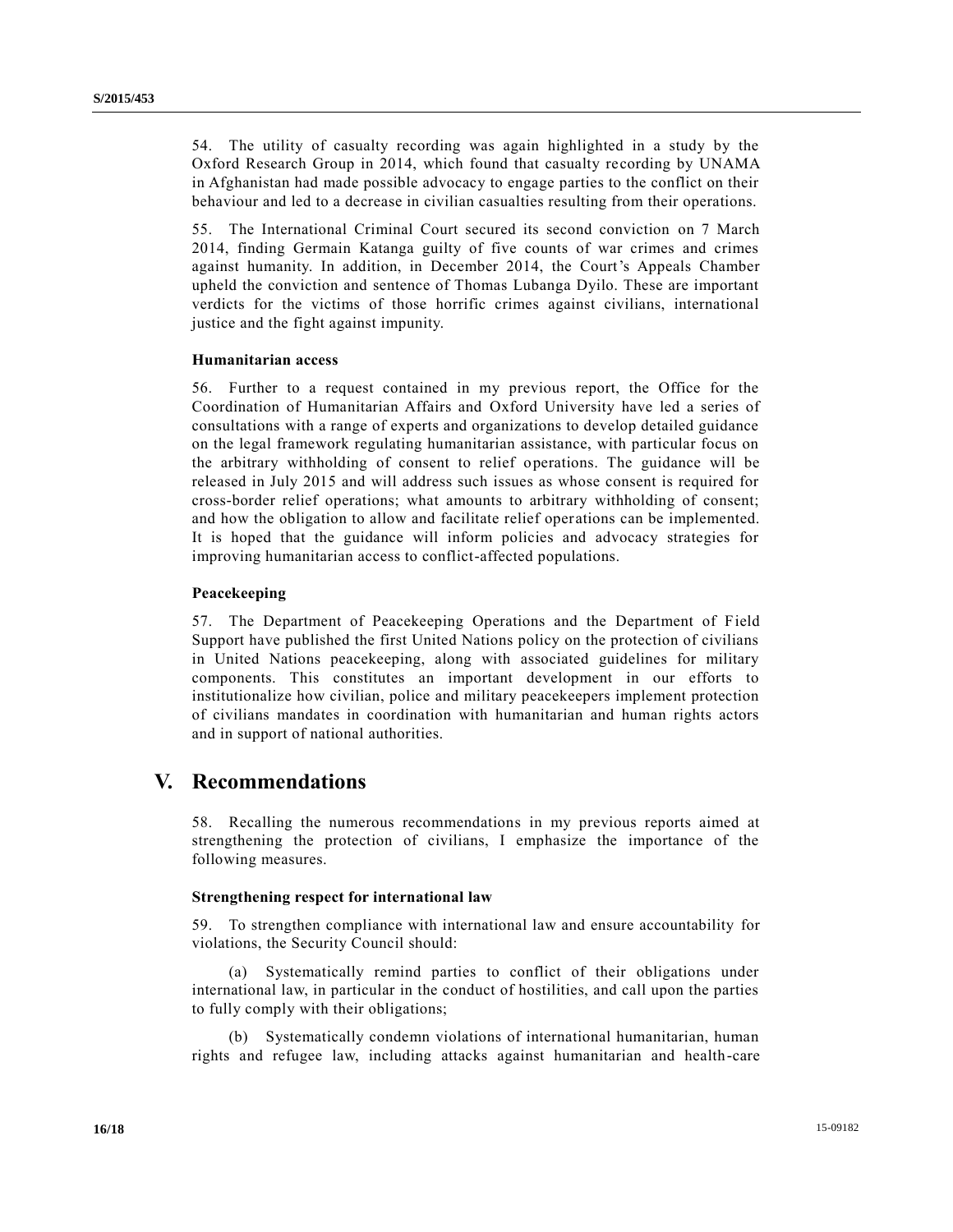personnel and facilities, and consider referring such instances to the International Criminal Court;

(c) Systematically request reports on violations of international humanitarian and human rights law and, where concerns exist regarding serious violations, consider mandating commissions of inquiry or referring situations to the International Criminal Court;

(d) Consider applying targeted measures against parties and individuals who routinely violate their obligations to protect civilians;

Encourage Member States to develop concrete mechanisms to improve respect for international law, such as regular meetings on compliance and a central register for monitoring and recording violations of international law.

60. Member States should:

(a) Adopt national legislation for the prosecution of persons suspected of genocide, crimes against humanity, war crimes and other serious violations of international humanitarian and human rights law;

(b) Search for and prosecute or extradite persons suspected of grave breaches of international humanitarian law or serious violations of human rights law;

(c) Ratify the Rome Statute of the International Criminal Court without delay;

(d) Cooperate fully with the International Criminal Court and similar mechanisms.

## **Humanitarian access**

61. The Security Council should systematically remind parties to conflict of their obligation to allow and facilitate rapid and unimpeded humanitarian access. In addition, the Council should condemn the arbitrary denial of humanitarian access and depriving civilians of objects indispensable to their survival, including wilfully impeding relief supply and access, and should emphasize that such acts constitute violations of international humanitarian law.

62. The Emergency Relief Coordinator and humanitarian organizations should systematically engage with relevant non-State parties to conflict on humanitarian issues with the objective of improving humanitarian access, ensuring the delivery of emergency assistance and strengthening the protection of civilians in conflict areas. Such engagement, for exclusively humanitarian purposes, does not entail the recognition of the political or military aspirations of non-State armed groups.

### **Use of explosive weapons in populated areas**

63. Parties to conflict should refrain from the use of explosive weapons with wide area effects in populated areas. In addition, Member States should consider making a commitment to this effect.

64. Member States should improve the exchange of information and lessons learned on the use and impact of explosive weapons with wide-area effects in populated areas. In particular, as called for in my note verbale of October 2014, Member States should support the ongoing efforts of the Office for the Coordination